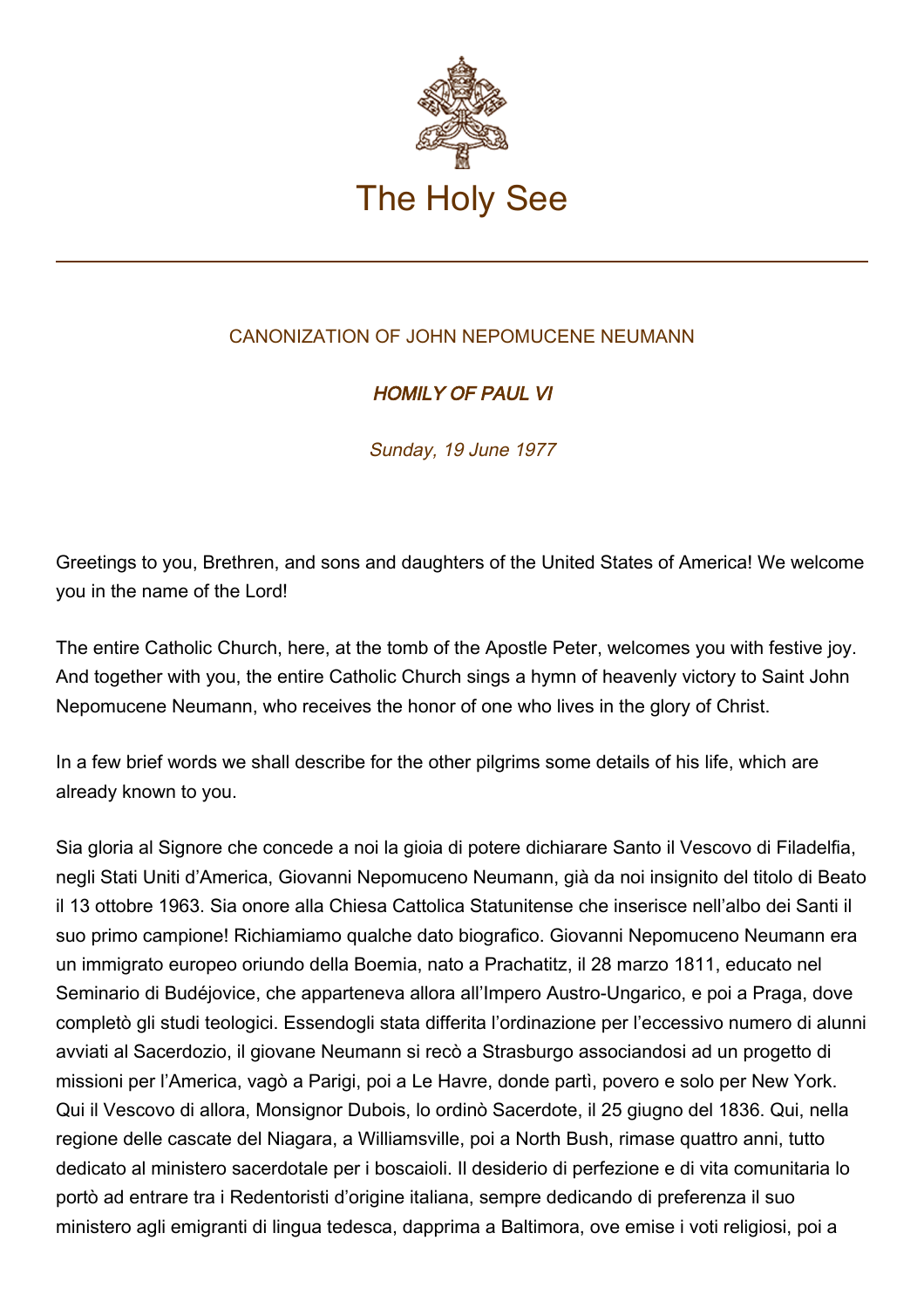Pittsburgh, ove fu chiamato a reggere la Casa, che i Redentoristi vi avevano aperto. Per tre anni Pittsburgh fu la sua residenza, con impegni molteplici. Tornato a Baltimora, vi esercitò il ministero parrocchiale nella chiesa di Sant'Alfonso, quale primo parroco redentorista di America, sempre primo al lavoro e al sacrificio, sempre ultimo al riposo, sempre modello di regolare osservanza religiosa.

Qui dovette accettare, nel 1852, la nomina alla sede vescovile di Filadelfia. Le nuove responsabilità raddoppiarono il suo zelo pastorale. Superando difficoltà d'ogni genere riuscì a fondare circa cento scuole cattoliche, instancabile nelle visite pastorali, a contatto col popolo povero e laborioso. Fondò a Filadelfia la prima Parrocchia Italiana, dedicata alla Santa Fiorentina Maria Maddalena de' Pazzi, ed avviò la costruzione della monumentale Chiesa Cattedrale. Fu in Italia, nel 1854 per la proclamazione del dogma dell'Immacolata, e fece visita al suo Paese d'origine. Scrisse varie opere, tra cui un celebre Catechismo, molte volte ripubblicato. Mori, stroncato da un improvviso malore the lo colse per strada il 5 gennaio 1860; non aveva ancora 49 anni. E sepolto nella Chiesa di S. Pietro a Filadelfia. Ed ora egli vive nella comunione dei Santi, nella gloria di Cristo.

We ask ourselves today: what is the meaning of this extraordinary event, the meaning of this canonization? It is the celebration of holiness. And what is holiness? It is human perfection, human love raised up to its highest level in Christ, in God.

At the time of John Neumann, America represented new values and new hopes. Bishop Neumann saw these in their relationship to the ultimate, supreme possession to which humanity is destined. With Saint Paul he could testify that "all are yours, and you are Christ's, and Christ is God's" (1 Cor. 3, 22). And with Augustine he knew that our hearts are restless, until they rest in the Lord (S. AUGUSTINI Confessiones, 1, 1).

His love for people was authentic brotherly love. It was real charity: missionary and pastoral charity. It meant that he gave himself to others. Like Jesus the Good Shepherd, he lay down his life for the sheep, for Christ's flock: to provide for their needs, to lead them to salvation. And today, with the Evangelist, we solemnly proclaim : "There is no greater love than this: to lay down one's life for one's friends" (Io. 15, 13).

John Neumann's pastoral zeal was manifested in many ways. Through faithful and persevering service, he brought to completion the generosity of his initial act of missionary dedication. He helped children to satisfy their need for truth, their need for Christian doctrine, for the teaching of Jesus in their lives. He did this both by catechetical instruction and by promoting, with relentless energy, the Catholic school system in the United States. And we still remember the words of our late Apostolic Delegate in Washington, the beloved Cardinal Amleto Cicognani: "You Americans", he said, "possess two great treasures: the Catholic school and the Confraternity of Christian Doctrine. Guard them like the apple of your eye" (Cfr. Epistola 2 iunii 1963).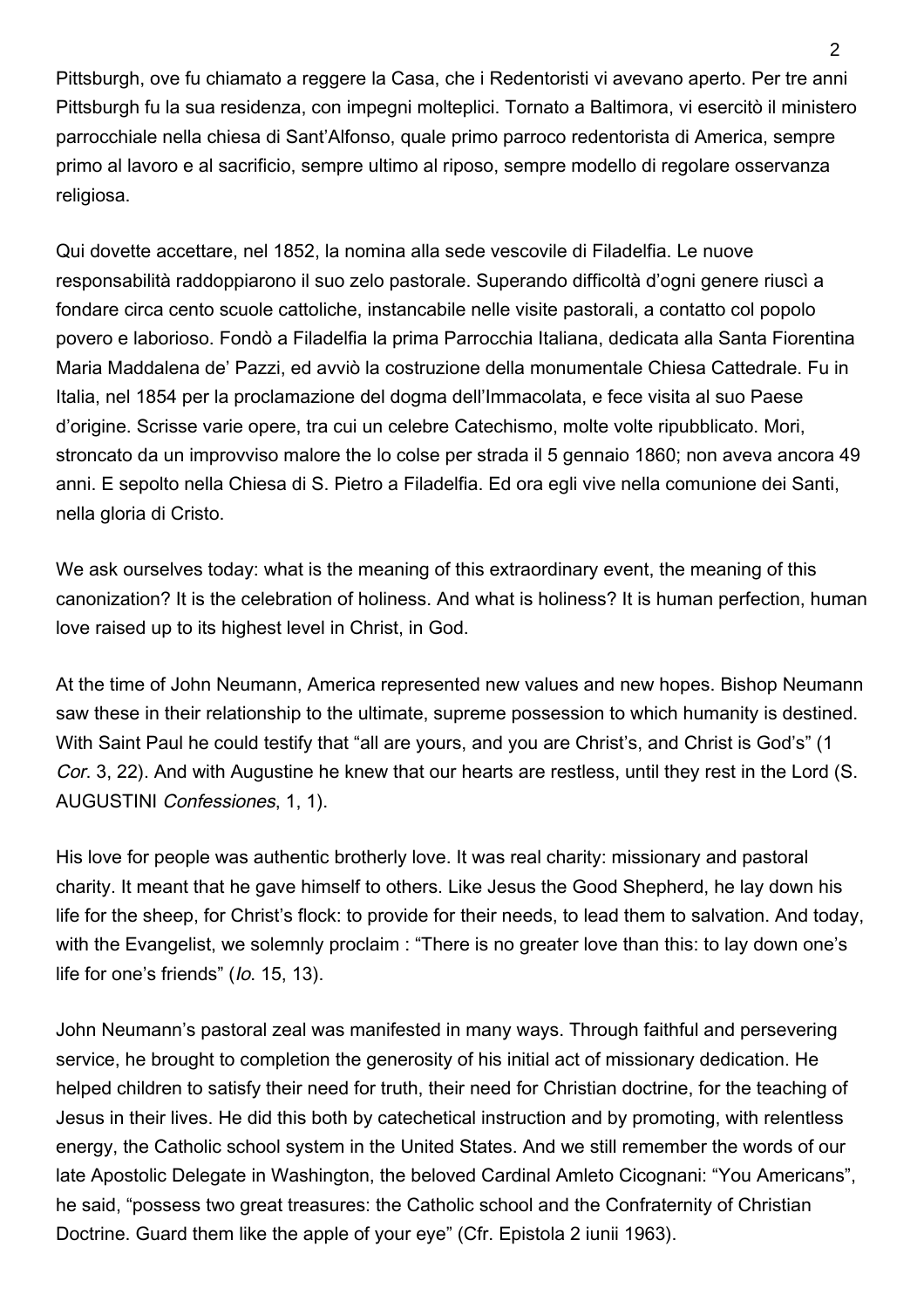And who can fail to admire all the loving concern that John Neumann showed for God's people, through his priestly ministry and his pastoral visitations as a Bishop? He deeply loved the Sacramental of Reconciliation: and like a worthy son of Saint Alphonsus he transmitted the pardon and the healing power of the Redeemer into the lives of innumerable sons and daughters of the Church. He was close to the sick; he was at home with the poor; he was a friend to sinners. And today he is the honor of all immigrants, and from the viewpoint of the Beatitudes the symbol of Christian success.

John Neumann bore the image of Christ. He experienced, in his innermost being, the need to proclaim by word and example the wisdom and power of God, and to preach the crucified Christ. And in the Passion of the Lord he found strength and the inspiration of his ministry: Passio Christi conforta me!

The Eucharistic Sacrifice was the center of his life, and constituted for him what the Second Vatican Council would later call "the source and summit of all evangelization" (*[Presbiterorum](http://www.vatican.va/archive/hist_councils/ii_vatican_council/documents/vat-ii_decree_19651207_presbyterorum-ordinis_en.html)* [Ordinis](http://www.vatican.va/archive/hist_councils/ii_vatican_council/documents/vat-ii_decree_19651207_presbyterorum-ordinis_en.html), 5). With great effectiveness, through the Forty Hours Devotion he helped his parishes become communities of faith and service.

But to accomplish his task, love was necessary. And love meant giving; love meant effort; love meant sacrifice. And in his sacrifice, Bishop Neumann's service was complete. He led his people along the paths of holiness. He was indeed an effective witness, in his generation, to God's love for his Church and the world.

There are many who have lived and are still living the divine command of generous love. For love still means giving oneself for others, because Love has come down to humanity; and from humanity love goes back to its divine source! How many men and women make this plan of God the program of their lives! Our praise goes to the clergy, religious and Catholic laity of America who, in following the Gospel, live according to this plan of sacrifice and service. Saint John Neumann is a true example for all of us in this regard. It is not enough to acquire the good things of the earth, for these can even be dangerous, if they stop or impede our love from rising to its source and reaching its goal. Let us always remember that the greatest and the first commandment is this: "You shall love the Lord your God" (Matth. 22, 36).

True humanism in Christianity. True Christianity-we repeatis the sacrifice of self for others, because of Christ, because of God. It is shown by signs; it is manifested in deeds. Christianity is sensitive to the suffering and oppression and sorrow of others, to poverty, to all human needs, the first of which is truth.

Our ceremony today is indeed the celebration of holiness. At the same time, it is a prophetic anticipation-for the Church, for the United States, for the world-of a renewal in love: love for God, love for neighbor.